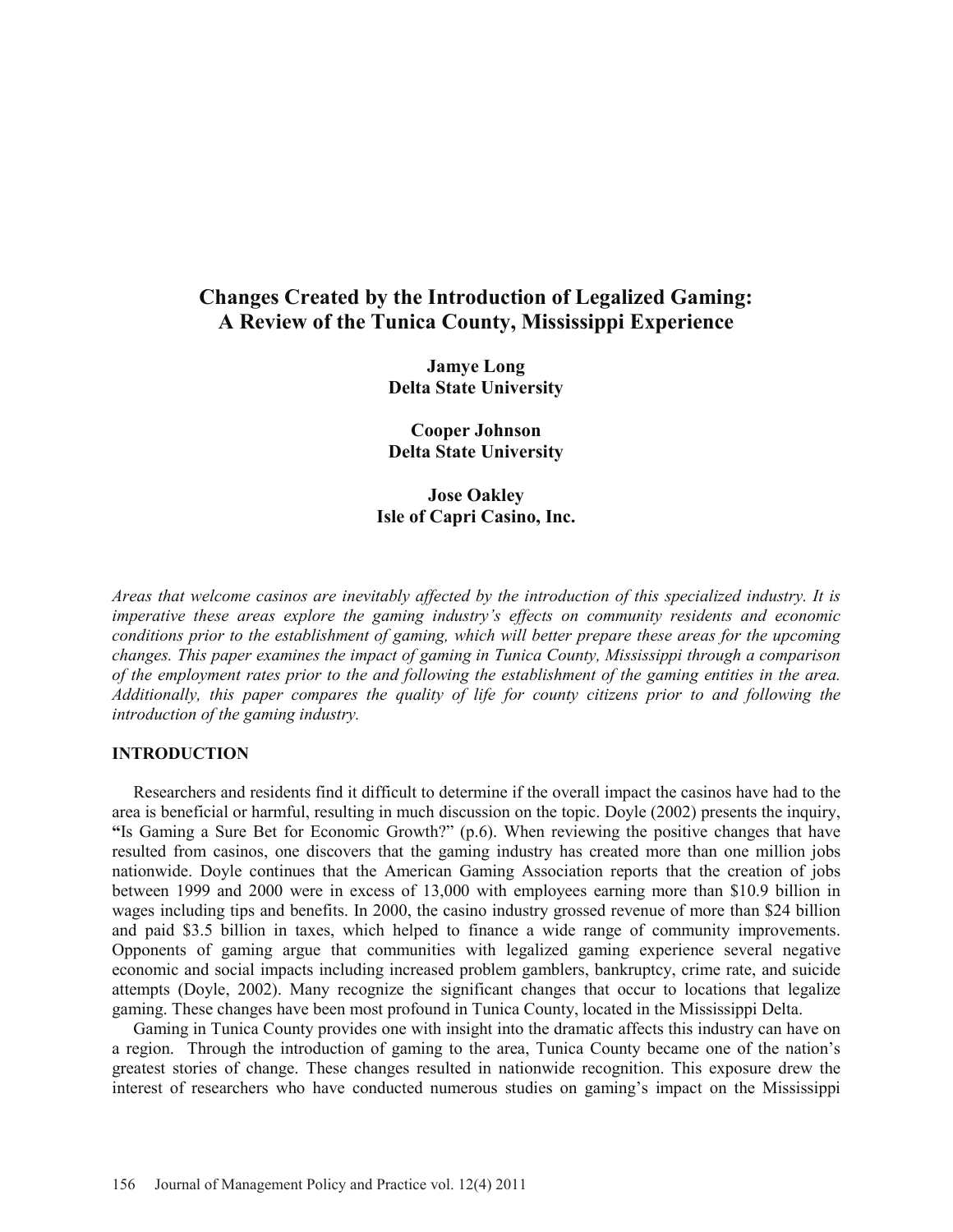Delta. These studies concluded differing opinions as to the overall benefit or harm this industry has had on the region.

 In the 1980's Tunica County residents faced many challenges. The county recorded America's eighth highest infant-mortality rate, the fourth highest percentage of births to teen mothers, the highest percentage of people living below the poverty line, and the lowest median household income (Schwarz  $\&$ Schwarz, 1996). Two significant issues for the area were the low high school graduation rate and the living conditions for residents, such as the lack of modern plumbing.

 In general, Tunica County's poor population has benefited from casinos. Since the legalization of gaming, the percentage of county residents receiving food stamps has dropped from more than 50 percent to 37 percent, and the county's collection of child support payments has increased from under \$40,000 to between \$60,000 and \$70,000 monthly (Schwarz & Schwarz, 1996). According to Schouten (1998), the gaming industry created an additional 14,000 jobs in Tunica County. Unemployment rates, which stood at 26.2 percent in January of 1992, dropped to 4.9 percent by July of that same year.

#### **TUNICA COUNTY**

 According to the Tunica Chamber of Commerce (2010), Tunica County was established in 1836. As one of the northern-most counties of the Mississippi Delta, its name refers to a tribe of Indians who settled near the Mississippi River in the southwest corner of the county. Agriculture has long been a staple of the local economy and remains a dominate fixture throughout the county. In 2002, Tunica County ranked eighth statewide in cotton production and fourth in rice production. County farmers were also among the early pioneers of the farm-raised catfish industry, where Mississippi is a recognized leader. Until the 1990s, the county, which was known for "Sugar Ditch Alley" an area named for its open sewage, was one of the most impoverished regions of the country. Currently, the county is recognized as a continuously growing resort area, with major casinos attracting visitors from all over the Southeast. The county's first casino opened in 1992 ushering in the area's highly successful resort and tourism business. In 2000, Tunica County became the nation's third largest gaming destination, following Las Vegas and Atlantic City. The area has attracted as many as 14 million visitors a year since casinos opened, and gaming has generated more than \$40 million a year in tax revenues for the county (Klose, 2009).

 Since the introduction of casinos to the area, many business and individuals have experienced success. The landowners who sold flood-prone acreage to make room for the casino industry became instantly wealthy. The businesses who secured billboard rights on U.S. Highway 61 also reaped the benefits of their decisions. Tax revenues funded new schools, new roads and sewers, an airport, a health-andwellness center, three community centers, and many other amenities (Tyler, 2009). According to Klose (2009), the industry gives people a rare chance to advance through excellent wages and benefits and the opportunities presented for promotions and additional training. Retail sales and commercial construction dramatically increased following casino development; with most of the increase attributed directly to casinos themselves. Additionally, land value has been strongly affected, and County leaders invest tax dollars to create tourist attractions such as a golf course and a new river park. The residents of Tunica County dependent on government assistance have decreased significantly.

 The Delta is the birthplace of the blues; the music captures the hardship of life along the Mississippi River. In Tunica County, generations of sharecroppers raised cotton for incredibly low wages, as agriculture was the primary option of employment for low-skilled workers. Currently, there are in excess of 8,000 residents in the county with improved job opportunities related to gaming. In fact, 12,000 people are employed at the county's nine casinos (Tyler, 2009).

#### **LITERATURE REVIEW**

 The National Gambling Impact Study Commission traveled throughout Tunica County to explore the effects of legalized gambling on society. According to Muphree (Schouten, 1998), "There's a sense of hope and opportunity in Tunica County that hasn't existed for decades" (p. 2G). Many newspapers,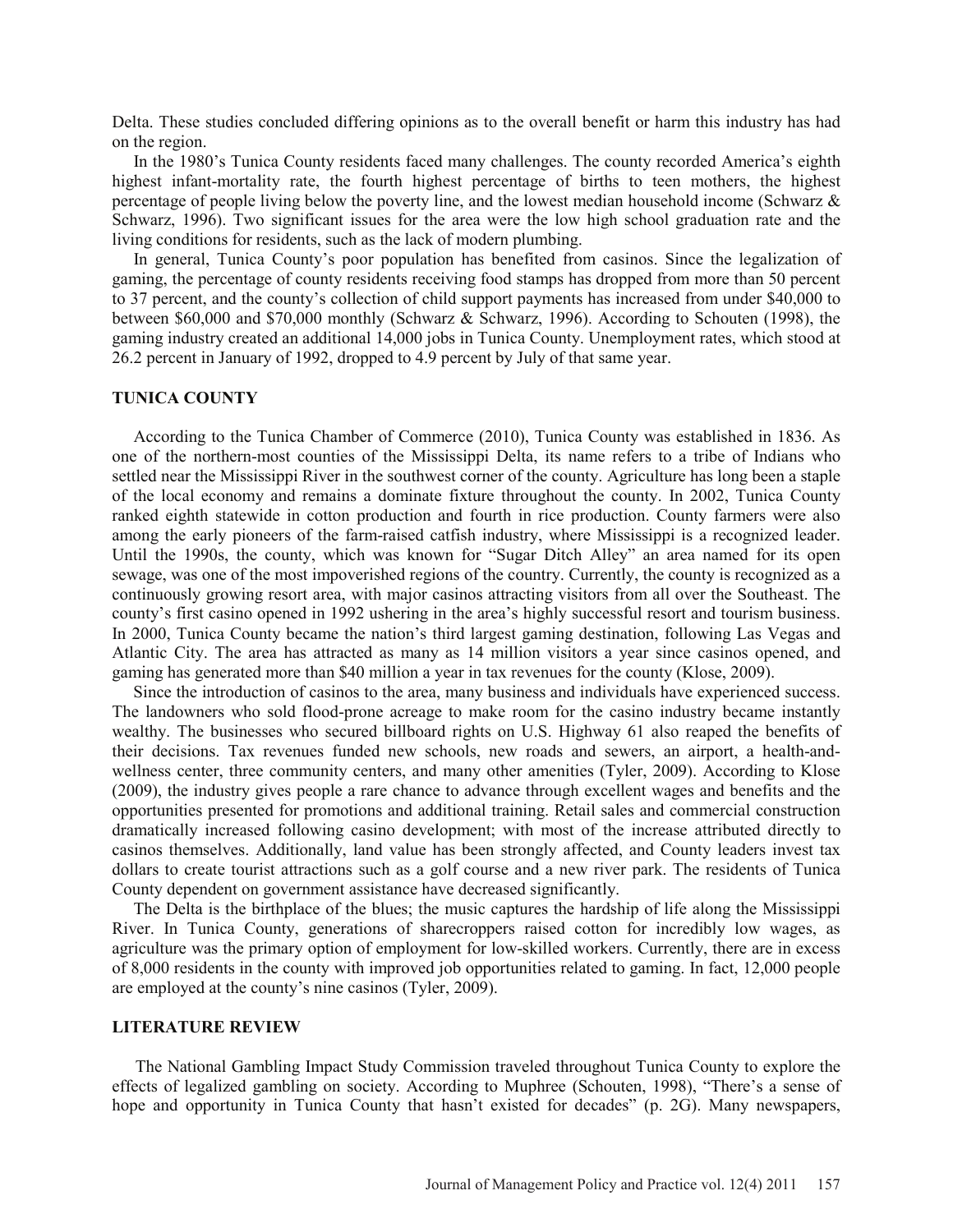magazines, and government agencies have explored this issue. It is of interest to those vested in the casino industry to explore the effects of the casino industry on employment rates and the quality of life of residents. It is equally important to review the previous studies that have examined the issues relating to legalized gaming, especially in Tunica County.

 Assumptions exists that the presence of the gaming industry in an area is a direct reflection on the positive changes that expectantly occur. Schouten (1998) states that immediately following the introduction of casinos in Tunica County, there were more than 14,000 jobs created in a county that was for decades considered the poorest region in the poorest state in the country. Due to the casino's demand for a large workforce, the unemployment rate experienced a significant improvement during the first six months of 1992. Jones (2010) explains that Tunica County has welcomed a major commercial airline because of a \$4.5 million investment by a casino in the county. This investment has resulted in Tunica County receiving recognition and more jobs at the local airport. This business accomplishment is an additional example of how casinos have brought good fortune to the county.

 Additionally, Mehta (2007) explains how legalized gambling lifted a depressed county. Tunica County is now the fifth largest gaming market in the United States. The author continues sharing that the casinos and related businesses employ in excess of 15,000 people and collect revenue of up to \$1.2 billion of which \$48 million goes to the county's coffers for items such as repairs to seniors citizens' homes, a recreation center, and the public school budget.

 However, one must also recognize gambling opponents who argue that bankruptcy, crime and other social problems result from the arrival of casinos (Schwarz & Schwarz, 1996). With nine casinos, the county of approximately 8,000 people has more jobs than it does residents. Employees who originate from outside the county hold most of those jobs, particularly the better paying ones. It appears that casinos have dramatically reduced the unemployment rate for the area, however this assumption is not accurate, due to the influx of non-residents transferring to the area and accepting positions within the gaming industry. Furthermore, the quality of life for county residents as compared to the average American is dramatically different. Little of modern America has penetrated Tunica County outside of the influences brought from the introduction of gaming. As Schwarz and Schwarz (1996) explain, residents of the county appear excluded from the basic pleasures most Americans appreciate and they do not experience what many would consider the American dream.

 Gambling has increased employment and tax revenues, and resulted in other businesses' decline of jobs and revenues (Doyle, 2002). Doyle claims that gambling has influenced real estate and increased crime rates have reduced property values. Additionally, gambling is the fastest growing teenage addiction, with the rate of pathological gambling among high school and college age youth about twice that of adults. Doyle further argues that poor and working people spend a disproportionate amount of their incomes on gambling.

 Additionally, Woodson (1996) states sanctioning gambling undermines the principles and values of this nation. More specifically, gambling is rooted in the assumption that unpredictable circumstances rather than the fruit of one's labor determine one's fate and fortune. More damaging than the hundreds of dollars that are often lost by the poorest is the loss of self-determination and personal responsibility.

 Goldberg (1994) shares insight into the unexpected growth in towns like those located in Tunica County. The gaming industry attracts more than 75,000 visitors each day while retail sales have significantly increased and numerous hotels, restaurants, and condominiums have been built on former farmland. Towns appear ill prepared for handling these sudden changes; furthermore, proper provisions regarding financing are not considered to allow for necessary changes. Depending on gambling revenue, supporting civic development is feasible, but only with careful advance planning and a realization of gaming pitfalls.

 Cooper (1994) discusses the mixed blessings that result from gambling. Tunica residents believed their position in an underdeveloped, extremely poor area was certain to change with the addition of the casinos to the area. In 1994, casinos attracted 1.7 million tourists, who contributed a total of \$140 million to gaming halls and the local economy. Tunica County, which struggled to collect the finances to improve Sugar Ditch Alley, experienced a sudden saturation of capital. Unfortunately, the introduction of casinos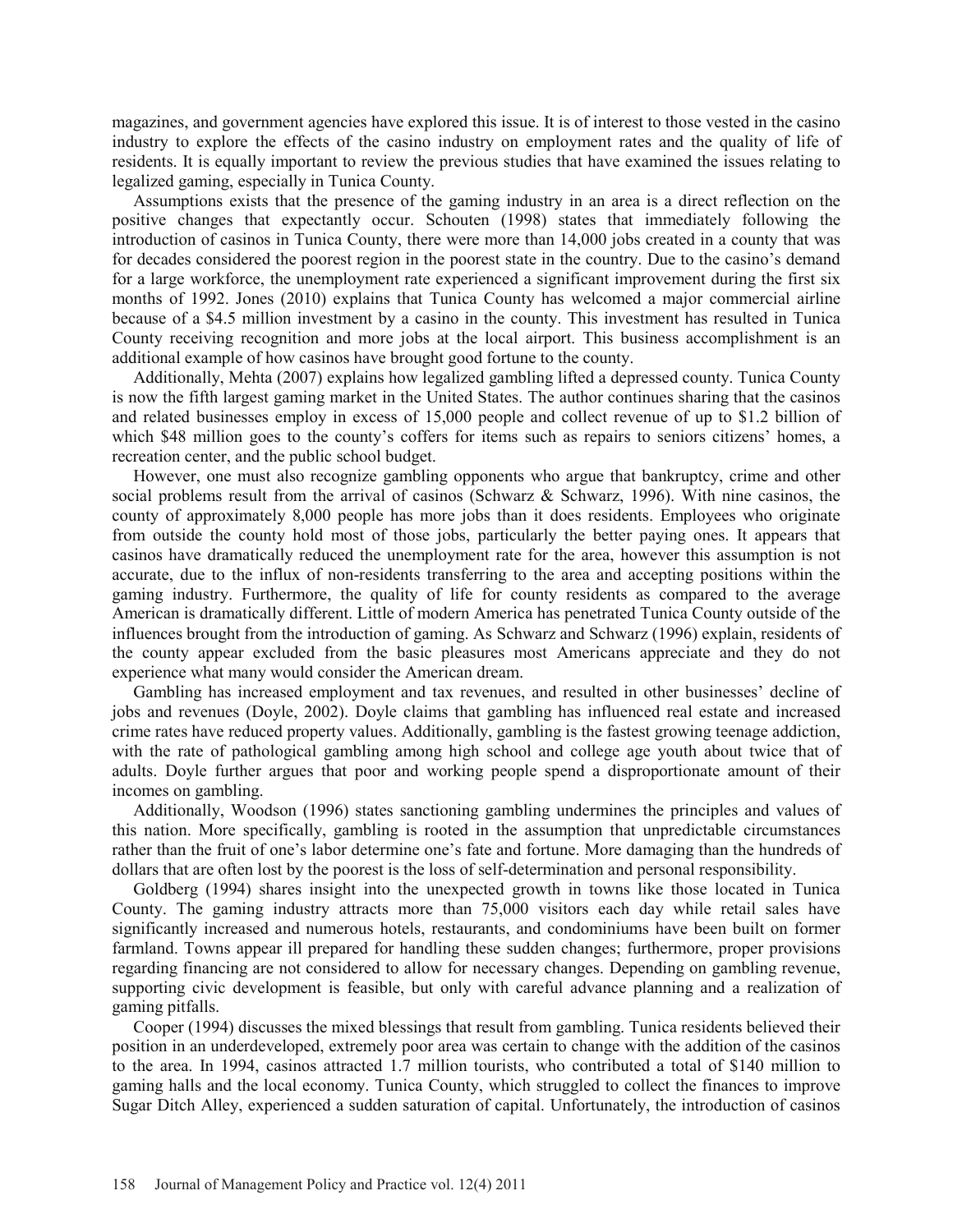failed to solve the area's most significant problems. Housing and property values were serious concerns. "Property values have skyrocketed," explains Robert Hall, a history teacher at the Rosa Parks High School. "So you have people suddenly getting work at the casinos and making money, but they can't afford to get a decent place to live" (Cooper, 1994).

# **DATA COLLECTION AND HYPOTHESES**

 This study explores the employment rates and quality of live for Tunica County residents prior to and following the advent of legalized gaming. While it is not possible to resolve the issue of whether casinos benefit or harm society, one can better understand the impact this industry has on regions through understanding the changes it has made regarding employment and quality of life for the residents.

 Data were collected from several sources, specifically the Tunica Chamber of Commerce, Mississippi Department of Employment Security, United States Census Bureau, Mississippi Institutions of Higher Learning, and the human resources departments of Tunica County casinos. Analysis of the data provides a comparison of the employment conditions for the residents prior to legalized gaming arriving in Tunica County until present. This analysis also includes individual and community benefits such as changes to the health care and education systems.

Several hypotheses were formulated for this study.

- Hypothesis 1: Gaming has a positive impact on the employment rate of residents in Tunica County, Mississippi.
- Hypothesis 2: Gaming has a positive impact on the quality of life of residents in Tunica County, Mississippi.

#### **THE DATA**

 Gold (1994) believes that the benefits of legalized gambling as a revenue source have become more dubious. The author argues that it is unrealistic to expect gambling to generate enough revenue that will allow areas to significantly reduce their reliance on taxes. Hill (1994) reported that Mississippi gross gaming revenue grew from \$10.6 million in August of 1992 to \$119.7 million in March of 1994. Hill recorded that per capita personal income for the state of Mississippi rose 5.8 percent following the legalization of gambling. This increased Mississippi's gaming rank to number four in the United States. Carroll (1994) provides specific data on unemployment rates in Tunica County (See Table 1).

| Year | Percentage |
|------|------------|
| 1990 | 13.8       |
| 1991 | 16.2       |
| 1992 | 14.6       |
| 1993 | 7.9        |
| 1994 | 10.4       |
| 1995 | 13.7       |
| 1996 | 7.8        |
| 1997 | 7.7        |
| 1998 | 7.6        |

**TABLE 1 UNEMPLOYMENT PERCENTAGE DATA BY YEAR**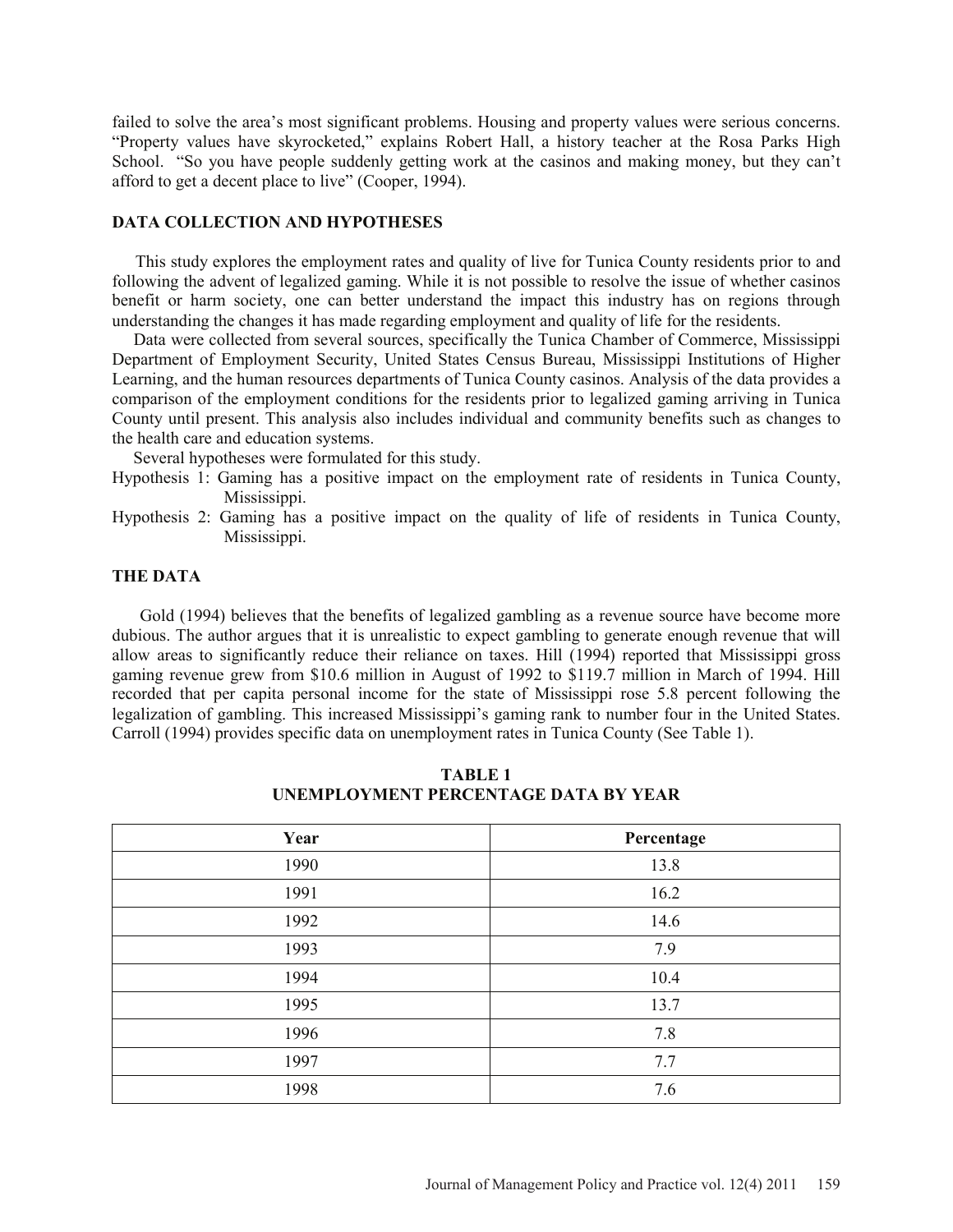| 1999 | 6.6  |
|------|------|
| 2000 | 5.2  |
| 2001 | 6.1  |
| 2002 | 7.2  |
| 2003 | 10.9 |
| 2004 | 9.1  |
| 2005 | 10.6 |
| 2006 | 8.4  |
| 2007 | 8.0  |
| 2008 | 11.1 |
| 2009 | 15.1 |

(Carroll, February 1994)

 The decision to legalize gambling in Mississippi immensely affects Tunica County. McLain and Maheshwari (2006) state that both employment and per capita personal income increased following the introduction of gaming to the region. Table 2 shows this information ranging four years prior to and four years following the arrival of the casinos.

| Year | <b>Adjusted Per Capita Personal Income</b> | <b>Percentage Employed</b> |
|------|--------------------------------------------|----------------------------|
| 1983 | \$12,618.00                                | 49.64%                     |
| 1984 | \$13,369.50                                | 51.35%                     |
| 1985 | \$13,715.61                                | 52.33%                     |
| 1986 | \$14,089.42                                | 52.88%                     |
| 1987 | \$14,295.77                                | 53.82%                     |
| 1988 | \$14,650.04                                | 55.01%                     |
| 1989 | \$14,935.48                                | 55.59%                     |
| 1990 | \$14,902.07                                | 55.84%                     |
| 1991 | \$14,604.99                                | 54.79%                     |
| 1992 | \$14,863.86                                | 54.25%                     |
| 1993 | \$14,772.32                                | 54.55%                     |
| 1994 | \$14,960.86                                | 55.19%                     |
| 1995 | \$15,141.73                                | 55.95%                     |
| 1996 | \$15,407.90                                | 56.48%                     |
| 1997 | \$15,784.42                                | 57.07%                     |
| 1998 | \$16,492.64                                | 57.87%                     |

# **TABLE 2 PER CAPITA CHART**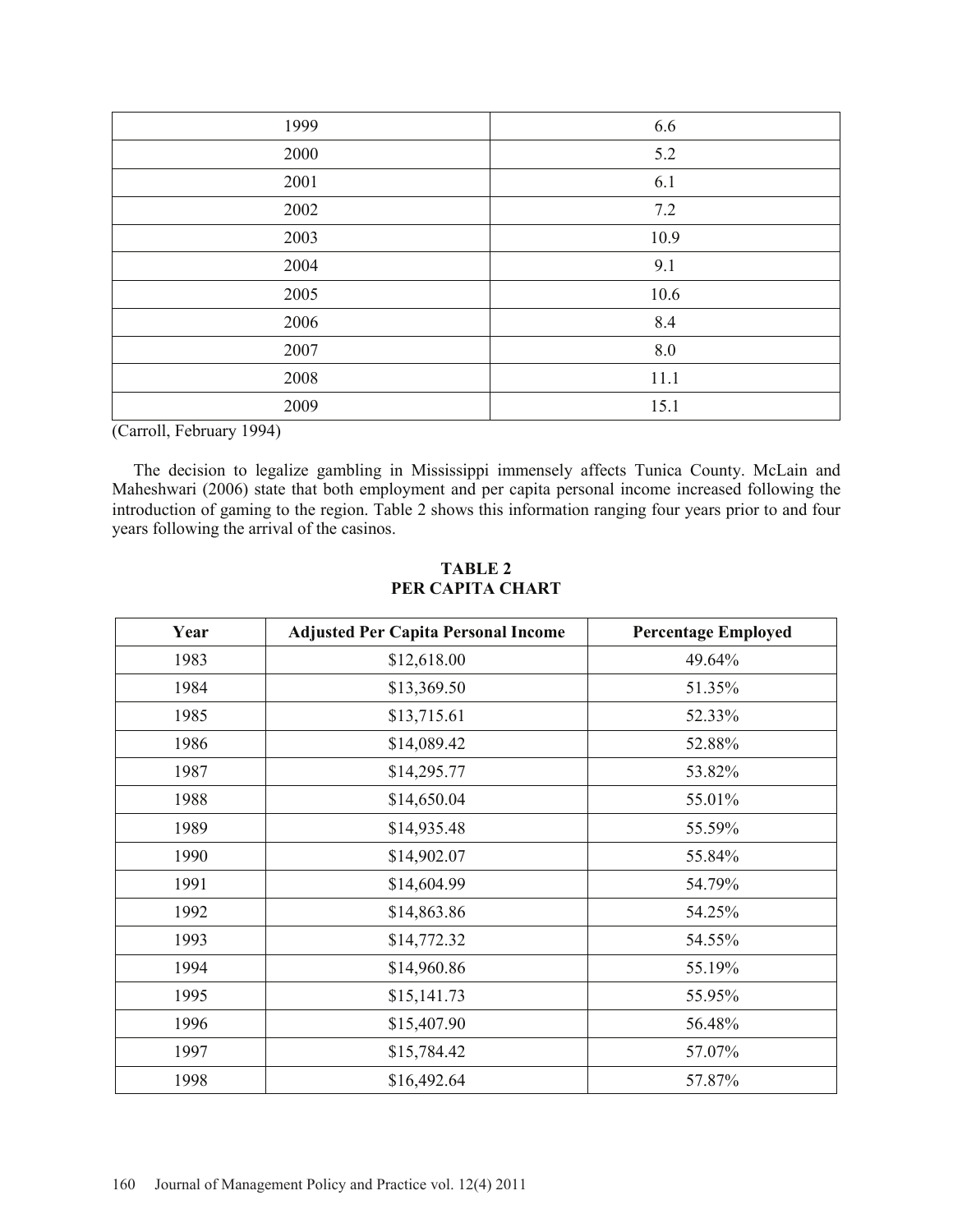| 1999 | \$16,770.11 | 58.40% |
|------|-------------|--------|
| 2000 | \$17,332.75 | 59.10% |
| 2001 | \$17,237.15 | 58.55% |
| 2002 | \$17,179.54 | 58.00% |

(McLain & Maheshwari, 2006)

 In every county in Mississippi where casinos located since 1993, residence-based employment has more grown than the average growth of employment across the state. The highest rate of growth was experienced in Tunica County, where employment of residents increased 30.4 percent (Hill, 1994). Riverboat gaming has continued to defy gaming experts who predicted the market would reach saturation with nine to ten boats. To date, the state has 25 casinos in operation and revenues continue to soar.

#### **RESULTS AND DISCUSSION**

 Data analysis results presents one with a better understanding of the economic impact the casinos have had on the residents of Tunica County. The unemployment rate in the Mississippi Delta county in 1990 was 13.8 percent as compared to 15.1 percent in 2009, indicated a disappointing increase of 1.3 percent in the unemployment rate. This unexpected increase reflects the momentous economic troubles experienced not only in the state, but also throughout the nation, where the unemployment rate experienced a significant increase due to the challenging economic times during recent years.

 A more accurate determination of the changes to unemployment rate for the county can be determined through the highest rate available in the presented data as compared to the lowest, rather than comparing the pre-casinos year's data to the last reported year. To this effect, over the 19-year period of available data, the highest unemployment rate for Tunica County was reported at 16.2 percent in the year 1991, which was prior to the introduction of the casinos. The lowest unemployment rate for the area occurred in 2000 with a 5.2 percent reported, which followed the gaming industry's establishment in the area. Therefore, the unemployment rate, as a review of the largest change that occurred in the county, decreased 11 percent. This more accurate and extremely dramatic lowering of the unemployment rate reflects the increase in available jobs in the area following the introduction of gaming.

 Through further analysis of the data, the average unemployment rate prior to the casinos' impact to the region was determined to be 14.87 percent. Following the casinos' hiring their workforces within the area, the data reflects an average rate of 9.02 percent. When comparing the average unemployment rate for Tunica County as reported prior to and following the introduction of casinos, one concludes that a decrease of 5.85 percent occurred. Both presented results of the lowest unemployment rate as compared to the highest for the county during the 19-year period and the comparison of the average rates prior to and following the introduction of cases supports Hypothesis 1, which states "Gaming has a positive impact on the employment rate of residents in Tunica County, Mississippi".

 It is important to note that since the inception of gaming to the Mississippi Delta county, a variation in the number of casinos has been extreme. This variance in the number of casinos, as employers in the area, is reflected in the continuing changing unemployment rates. The years that present higher unemployment rates are likely compatible with the years in which a lower number of casinos were present in the county and the closing of one or more casinos, which can greatly affect the number of residents employed. The results of this study shows that there is a direct effect of casino gaming on employment rates, as the significant decrease in the unemployment rates show.

 Another important aspect of the impact casinos have in the area is the change to the residents' quality of life. Casinos are only synonymous with economic development if they create a greater value to the surrounding society. The Tunica County gaming establishments have provided positive influences on the standard of living for residents. One such improvement is the influx of cash into the educational system. The improvements made to the schools have led to there being an increased number of high school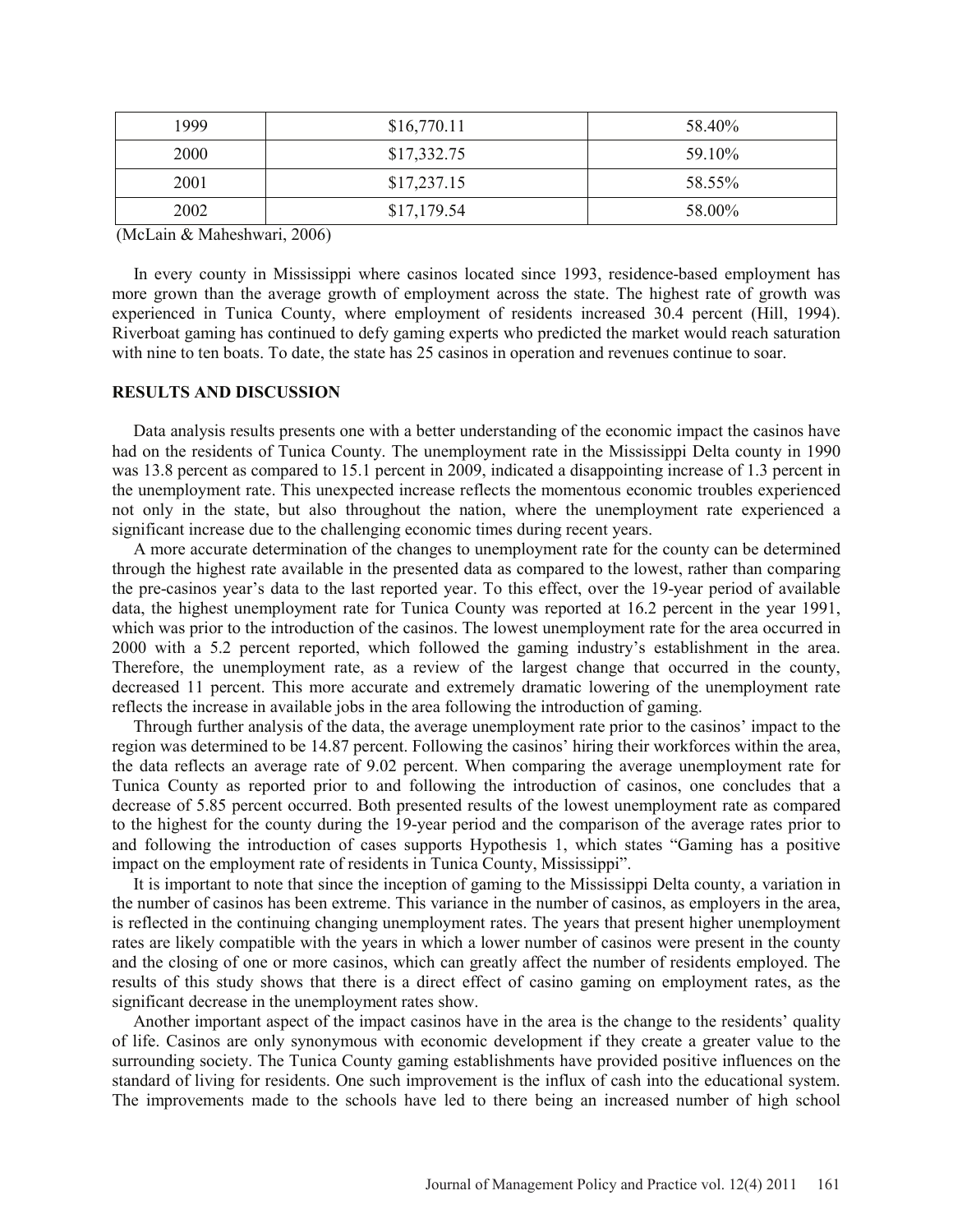graduates. According to Mehta (2007), about 33 percent of students graduated from high school in Tunica County prior to the casinos as compared to the post-casino rate of 87 percent (Mehta). The U.S. Census Bureau (2000) reports 1,638 African Americans, as the largest represented race in the county, graduated from high school in Tunica County. This increase in graduation rate has provided a positive cycle, which includes the area casinos providing scholarships, which have encouraged additional African Americans in the county to seek their post high school education.

 Furthermore, the town of Tunica, which is located south of the casinos, was once considered a "onedoctor" town, as reflected by the town's one doctor and three walk-in clinics all of which closed by seven o'clock each evening. Following the introduction of casinos to the county, the town proudly hosts multidoctor, 24-hour facility that includes a medical helicopter. Additionally, the living conditions of the residents were unsafe and unsanitary, as compared to today where the area boasts of offering affordable housing with a list of attractive amenities.

 In reference to the household incomes of the residents prior to the casinos, more than half of the residents in Tunica County received government assistance. The introduction of casinos to the area greatly reduced the need for the residents to use government assistance. For example, food stamp reported usage decreased by greater than half with a pre-casino rate of 53.8 percent in 1991 and a post-casino rate of 24.2 percent in 1997; this rate has continuously declined (Snyder, 1999). This 29.6 percent decrease in the residents' need for food stamps is a reflection of the positive impact the gaming industry has had to the area. Additionally, temporary aid to families declined from 22.2 percent in 1991 to 6.6 percent in 1997 (Snyder). The impressive 15.6 percent reduction in need of area families to seek temporary aid also can be attributed to the introduction of the gaming industry into the area. The data clearly shows that the gaming industry greatly improved the conditions and standard of living for residents in Tunica County since its inception. Therefore, the information presented supports Hypothesis 2, which states "Gaming has a positive impact on the quality of life of residents in Tunica County, Mississippi".

# **CONCLUSIONS AND RECOMMENDATIONS**

 In Tunica County, the financial and social impacts of the casinos have been significant. The gaming industry influenced a county dominated by agriculture through creating a vision of improved economic and community conditions. This vision plays a key role in guiding positive changes through inspiring residents. Additionally, the gaming industry significantly improved and empowered communities by donating services and financial resources.

 Overall, Tunica's experiment with legalized gaming has been positive. It has lifted the extremely poor out of abject poverty. Gaming has created an abundance of jobs, attracting workers across the entire region. As a result of the introduction of gaming to the Mississippi Delta county, the economy has been stimulated. More than anything, it has changed the landscape and culture of a community mired in a seemingly permanent depression.

 Clearly, the area's gamble on casinos has paid off for Tunica County and its residents. The casinos are a progressive force pushing the county out of its well-worn groove of economic and social despair. These established businesses are a source of wealth and opportunity sure to continue succeeding in their efforts to promote the county. Through careful decision making, Tunica County can continue to use its unique resources in preparing residents advance themselves.

 Future research relating to the changes created by the introduction of legalized gaming should consider factors not included in this study such as crime rate, problem gambling, quality of the educational system, and local business changes. Additional research would yield interesting results from a comparison of the Tunica County experience with other regions that have introduced gaming and have been similarly affected. Finally, suggestions for future research include the continuation of the review of the unemployment rate following an improvement to the Tunica County unemployment rate as a reflection of an improvement to the national economy.